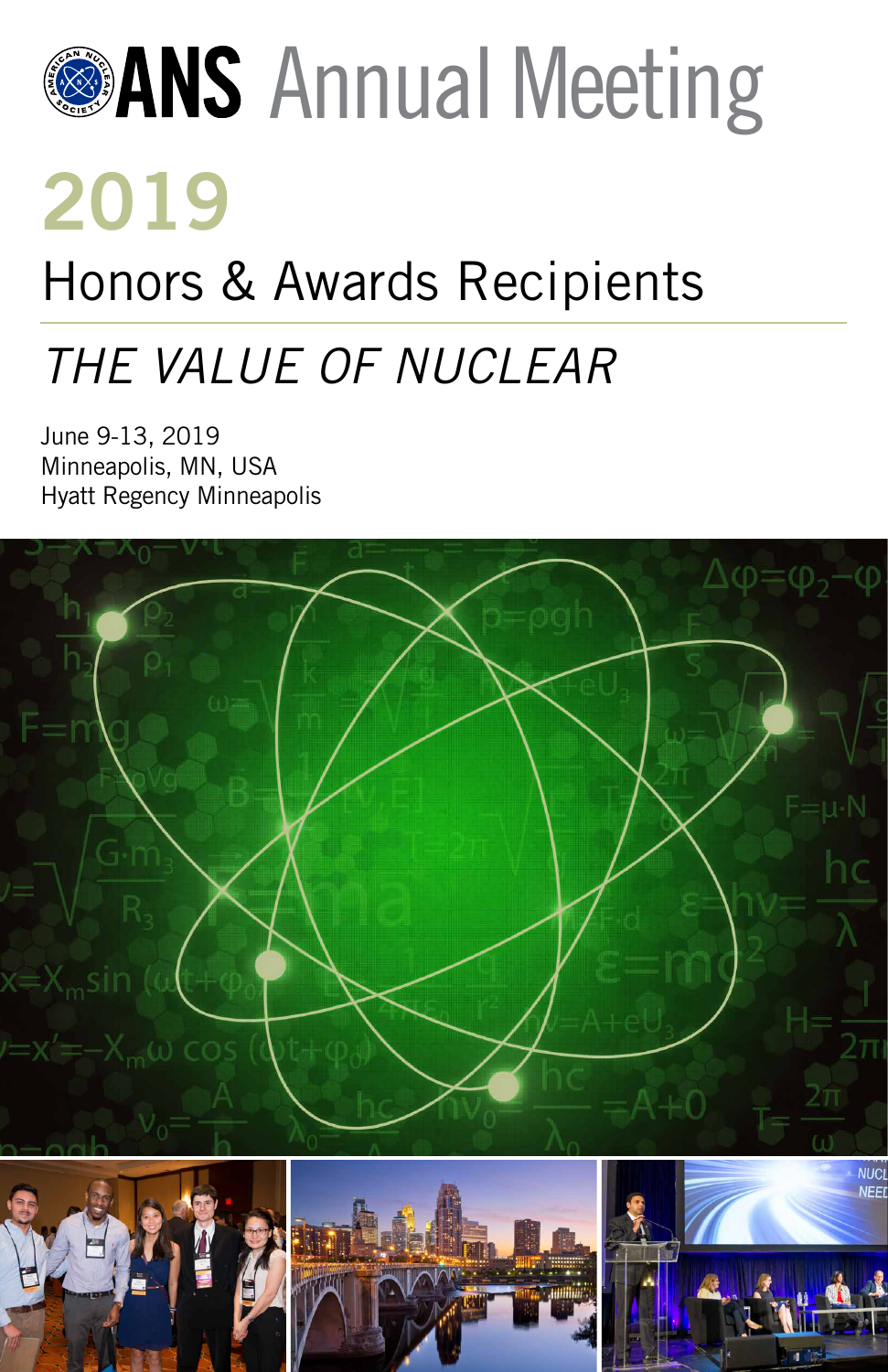

# s) American Nuclear Society

# **ANS Opening Plenary Session Awards**

Monday, June 10, 2019 8:00 am–11:15 am

# **AWARD RECIPIENTS**

#### **Presentation of Awards:**

Hussein S. Khalil, Honors and Awards Committee Chair

**ANS Fellow Awards**

**ANS Special Award / Topic: Modernization or Enhancement of the Regulatory Framework for Nuclear Energy Development**

**Landis Young Member Engineering Achievement Award**

**Mishima Award**

**Arthur Holly Compton Award in Education (ETWDD)**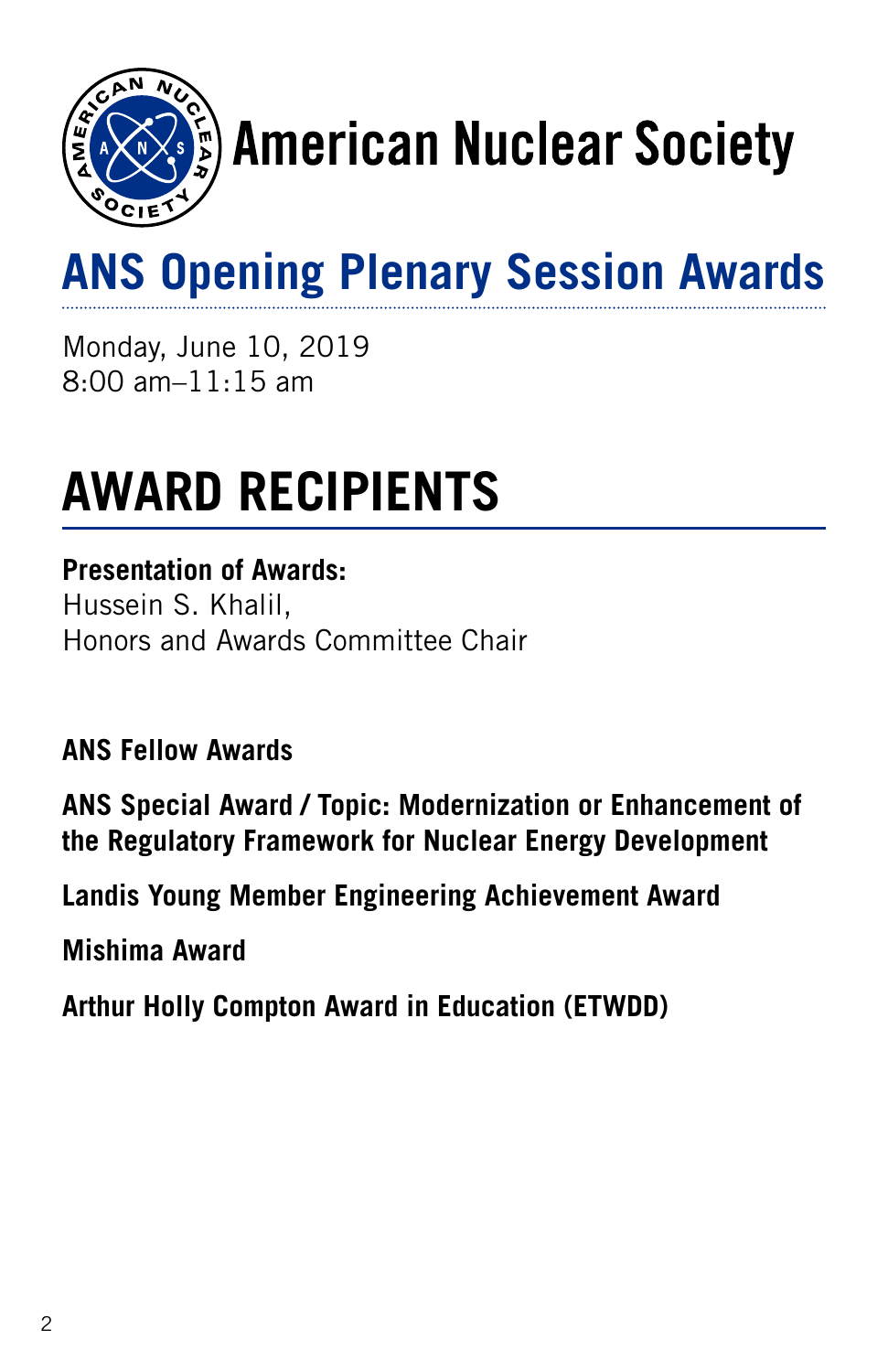### **ANS Fellows**



*Presented to:*  **Mr. William D. Magwood, IV OECD Nuclear Energy Agency**

For his major and often transformative contributions to mission accomplishments at Department of Energy, Nuclear Regulatory Commission and OECD/Nuclear Energy Agency. He created and led major programs impacting the success of AP 1000, NuScale, GEN IV, and the INL. In addition, he strengthened reactor safety in a post-Fukushima world.



*Presented to:*  **Dr. Rajesh Maingi Princeton Plasma Physics Laboratory**

For his pioneering technical contributions and outstanding international leadership to fusion tokamak boundary plasma physics, plasma-wall interactions, transport and turbulence, and integrated scenario development in fusion magnetic confinement devices.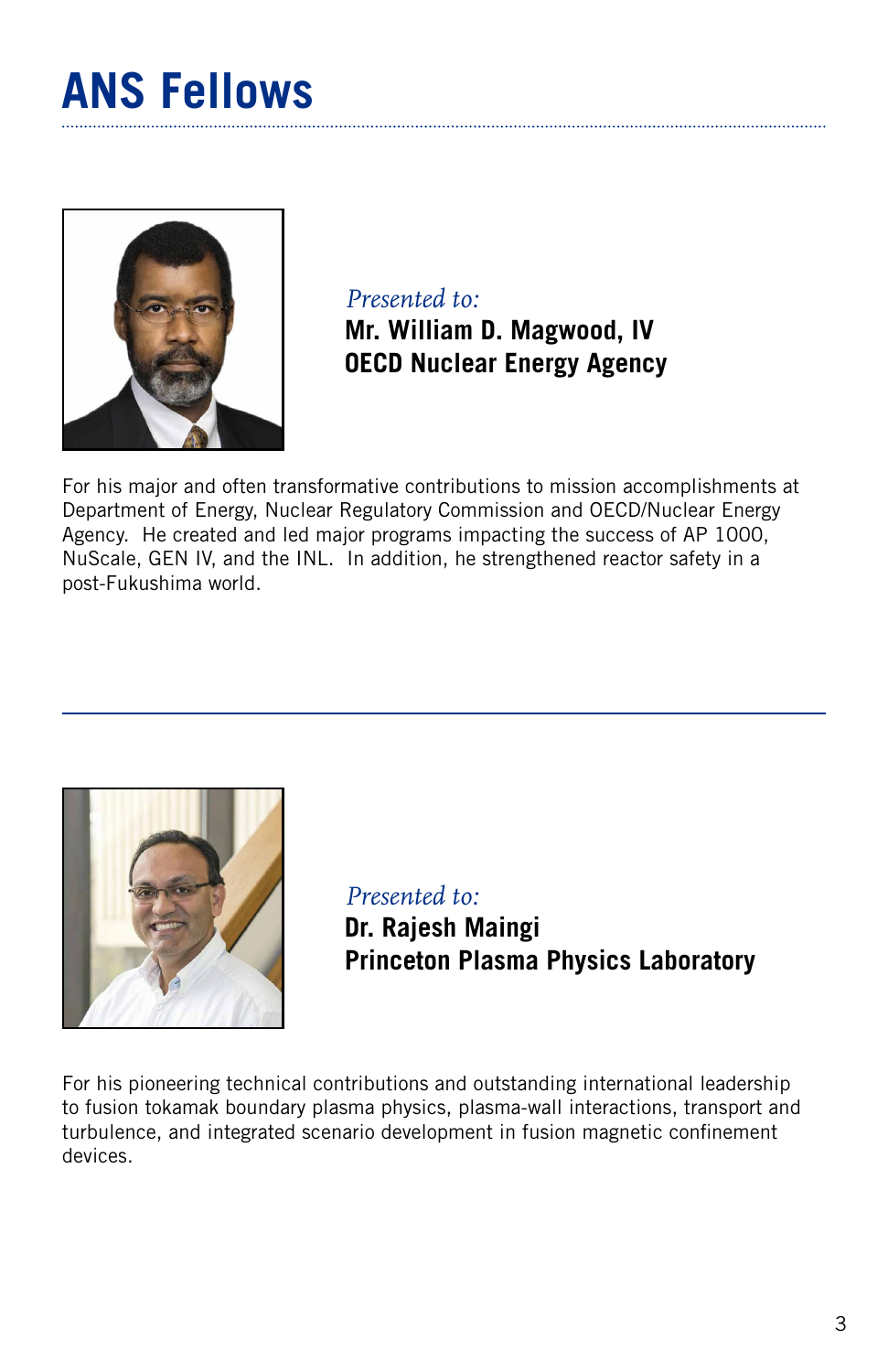### **ANS Fellows**



*Presented to:*  **Dr. James A. Morman Argonne National Laboratory**

For his sustained, effective contributions (technical, training, leadership) to the field of nuclear criticality safety. Furthermore, his career achievements range from unique critical experiment techniques to management of international research reactor LEU conversion projects.



*Presented to:*  **Dr. Robert W. Youngblood Idaho National Laboratory**

For his contributions to research, training, and innovations that have advanced the state of the art and practice in probabilistic risk assessment, risk-informed performance-based regulation, and system safety management, as well as his leadership in DOE's Risk Informed Safety Margin Characterization program.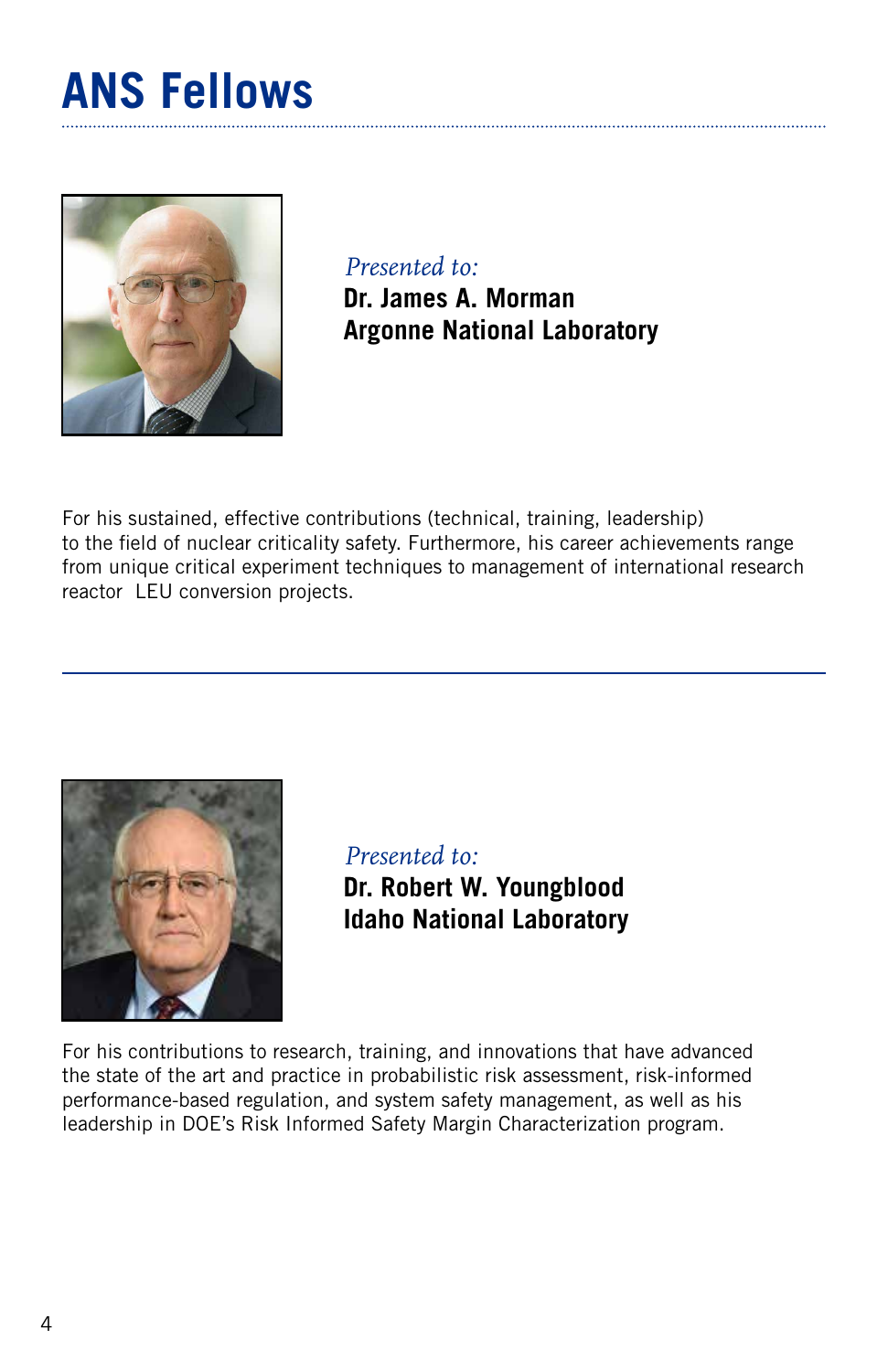# **ANS Special Award/Topic: Modernization or Enhancement of the Regulatory Framework for Nuclear Energy Development**



Mr. Jim Kinsey

#### *Presented to:*

**Mr. Jim Kinsey, Mr. Mark Holbrook and Mr. Wayne Moe Idaho National Laboratory**

In recognition of their exemplary efforts in leading a multi-organizational effort to modernize the US regulatory framework to expedite the licensing of advanced reactors.



Mr. Mark Holbrook



Mr. Wayne Moe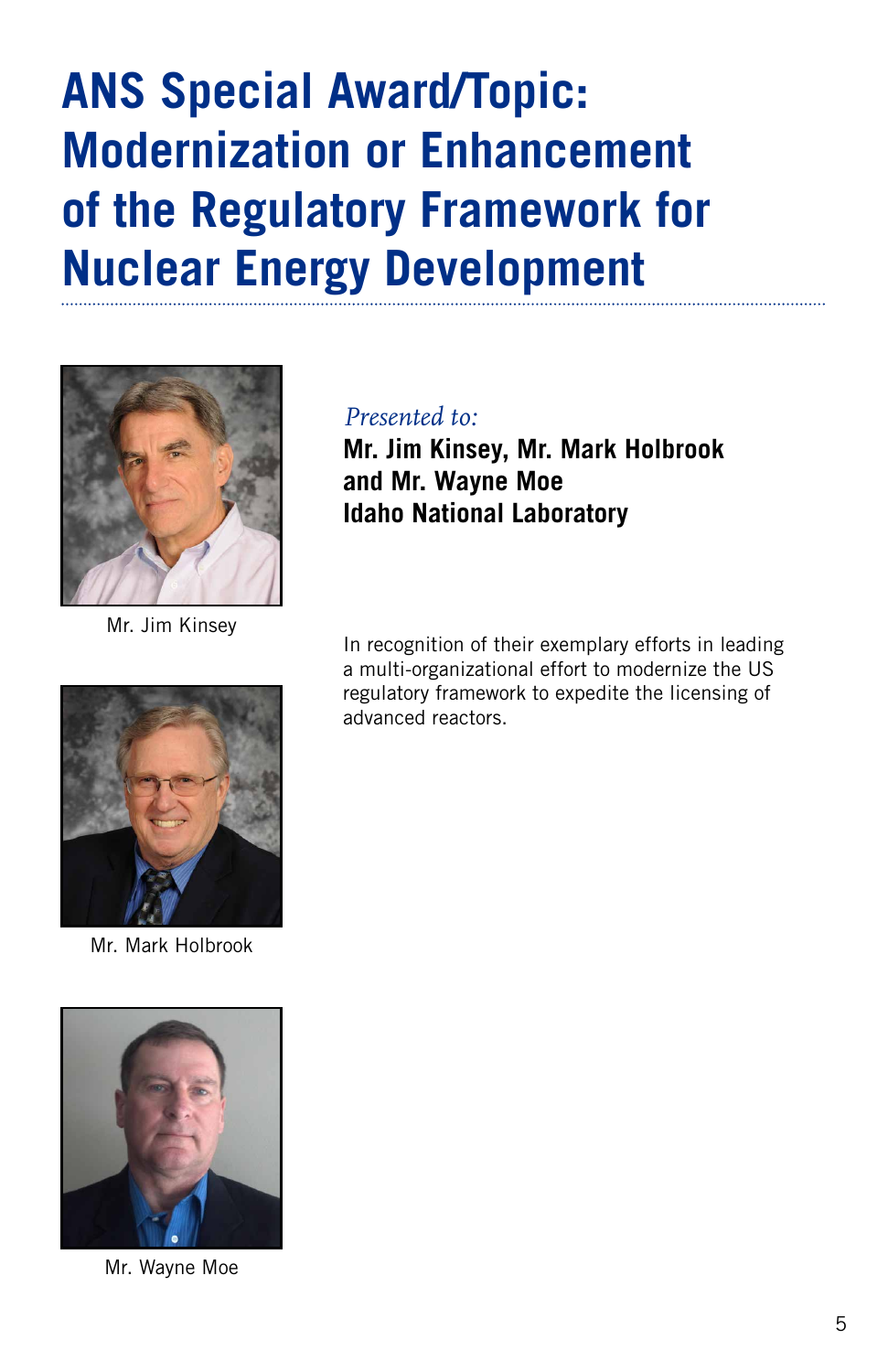### **Landis Young Member Engineering Achievement Award**



#### *Presented to:*

#### **Dr. Piyush Sabharwall Idaho National Laboratory**

For pioneering research and development in passive heat removal systems to support advanced (molten salt cooled, gas-cooled and liquid metal cooled) reactors, tritium mitigation and removal, uncertainty quantification for non-intrusive flow measurement technique, and analyzing accident tolerant fuel for current LWRs.

### **Mishima Award**



#### *Presented to:*  **Dr. Yutai Katoh Oak Ridge National Laboratory**

For being a leading architect of today's nuclear grade ceramic composites, elevating them from laboratory curiosity to engineering materials of importance through the application of fundamental materials science.

# **Arthur Holly Compton Award in Education (ETWDD)**



#### *Presented to:*  **Dr. J. Wesley Hines University of Tennessee, Knoxville**

For his service to the ANS Education, Training & Workforce Development Division, national impact through graduates and innovating nuclear engineering programs, and developing an invigorating and outstanding NE PhD program.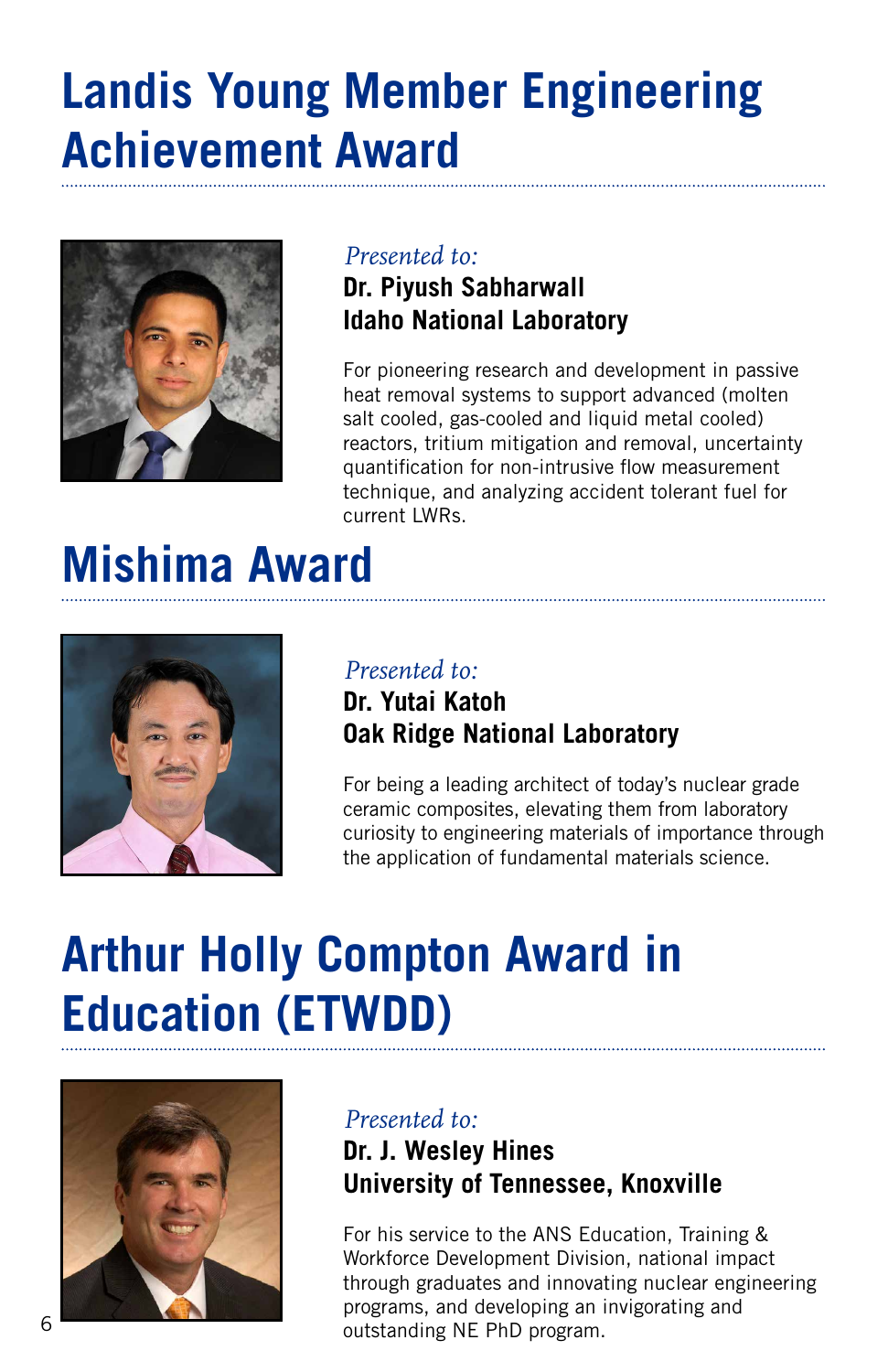

# $\mathbf{F}_2$ ) American Nuclear Society

# **President's Special Session**

Tuesday, June 11, 2019 8:00 am–10:00 am

# **AWARD RECIPIENTS**

#### **Presentation of Award:**

Marilyn Kray, ANS Vice President/President Elect

#### **Outgoing President Appreciation**

Mr. John Kelly, President, American Nuclear Society

#### **Presidential Citations**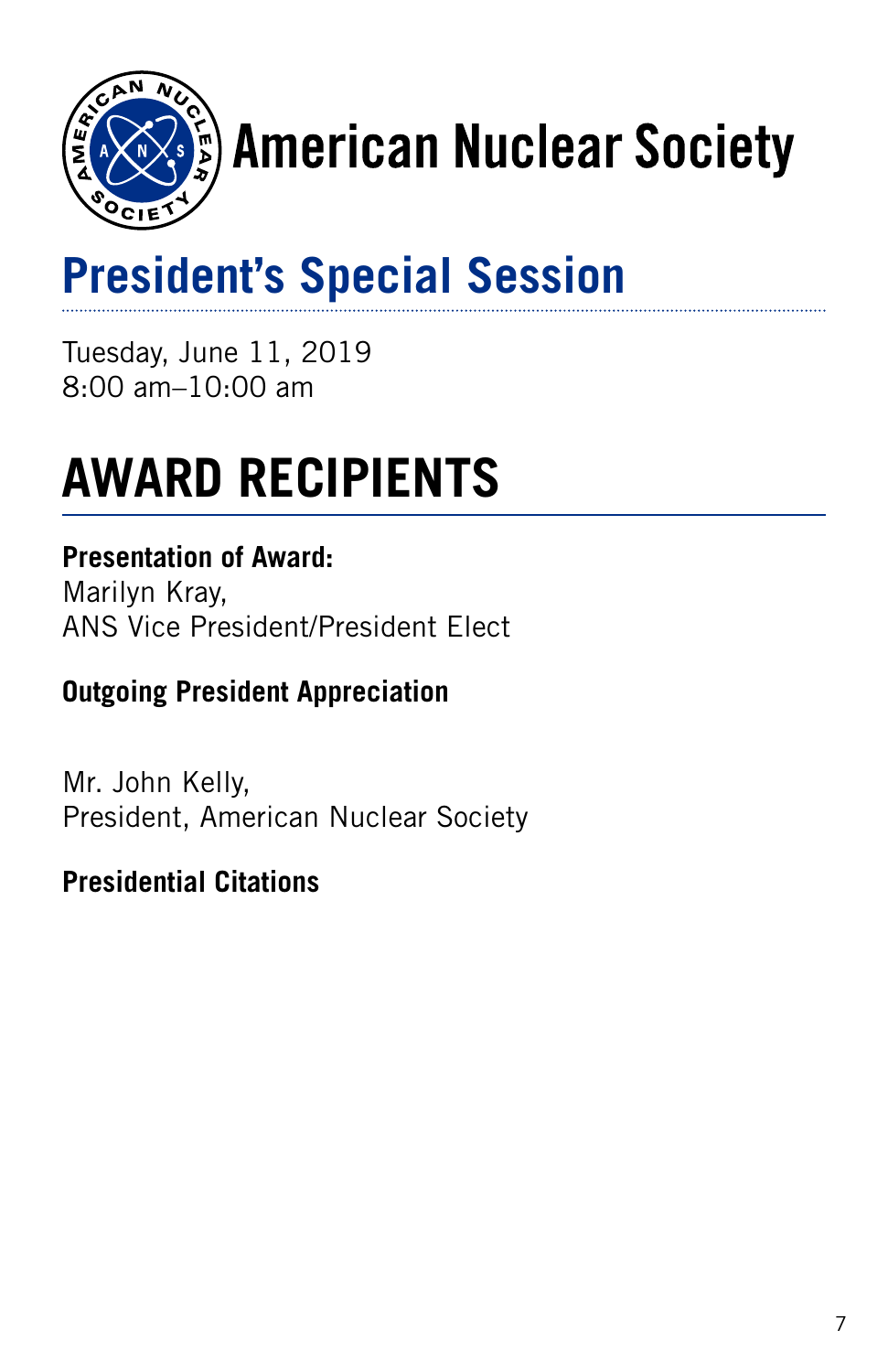# **Outgoing President Appreciation**



*Presented to:* 

**Mr. John Kelly President, American Nuclear Society**

For outstanding leadership and dedication during his term as President of the American Nuclear Society (ANS).

During his term, John Kelly played a highly influential role in strengthening ANS by highlighting the importance of nuclear energy in the world today and in the future. His focus on improving value of ANS to its members, integrating the various organizations within ANS, and simplifying the messaging of the ANS strategic plan will have long-term benefits to the Society.

For this and other contributions to ANS and the nuclear community it represents we thank John Kelly for his service.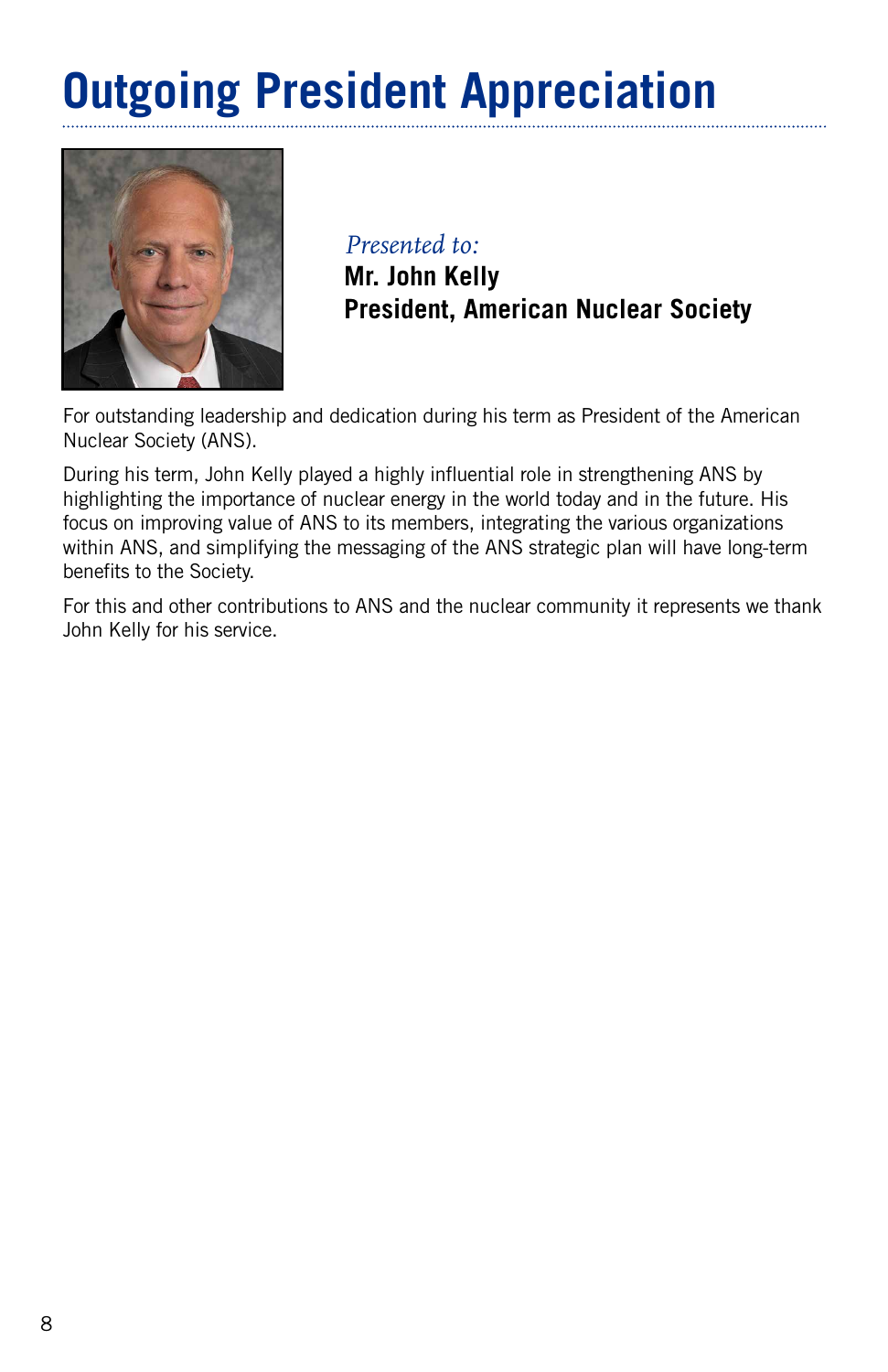# **Presidential Citation**



*Presented to:*  **Mr. Steven L. Stamm Retired**

For more than 40 years of distinguished and exemplary service to the nuclear power industry and the ANS. In particular, Steve is recognized for his engaged longevity and outstanding leadership on the ANS Standards Board including its reorganization, its Strategic Plan and Training Program developments, and modernizing the Board's governance procedures.

# **Presidential Citation**



*Presented to:* 

**Dr. Eric P. Loewen GE Hitachi Nuclear Energy**

For leading the Navigating Nuclear Subject Matter Expert Team that contributed to the development of that program's curriculum by reviewing content and providing technical expertise.

Thank you to the following members who served on the team:

Todd R. Allen Sunil Sunny Chirayath Jamie Baalis Coble Candace C. Davison Mary Lou Dunzik-Gougar Marek Flaska Katherin L. Goluoglu Michael G. Houts

Alyse S. Huffman Andrew C. Klein Arnold Lumsdaine Zhegang Ma Lisa M. Marshall Kallie E. Metzger Timothy N. Moore Kathryn A. Mummah Leah Spradley Parks Lon E. Paulson Everett L. Redmond, II Joel M. Risner Piyush Sabharwall William J. Walters Jessica L. White-Horton Holly P. Wohlberg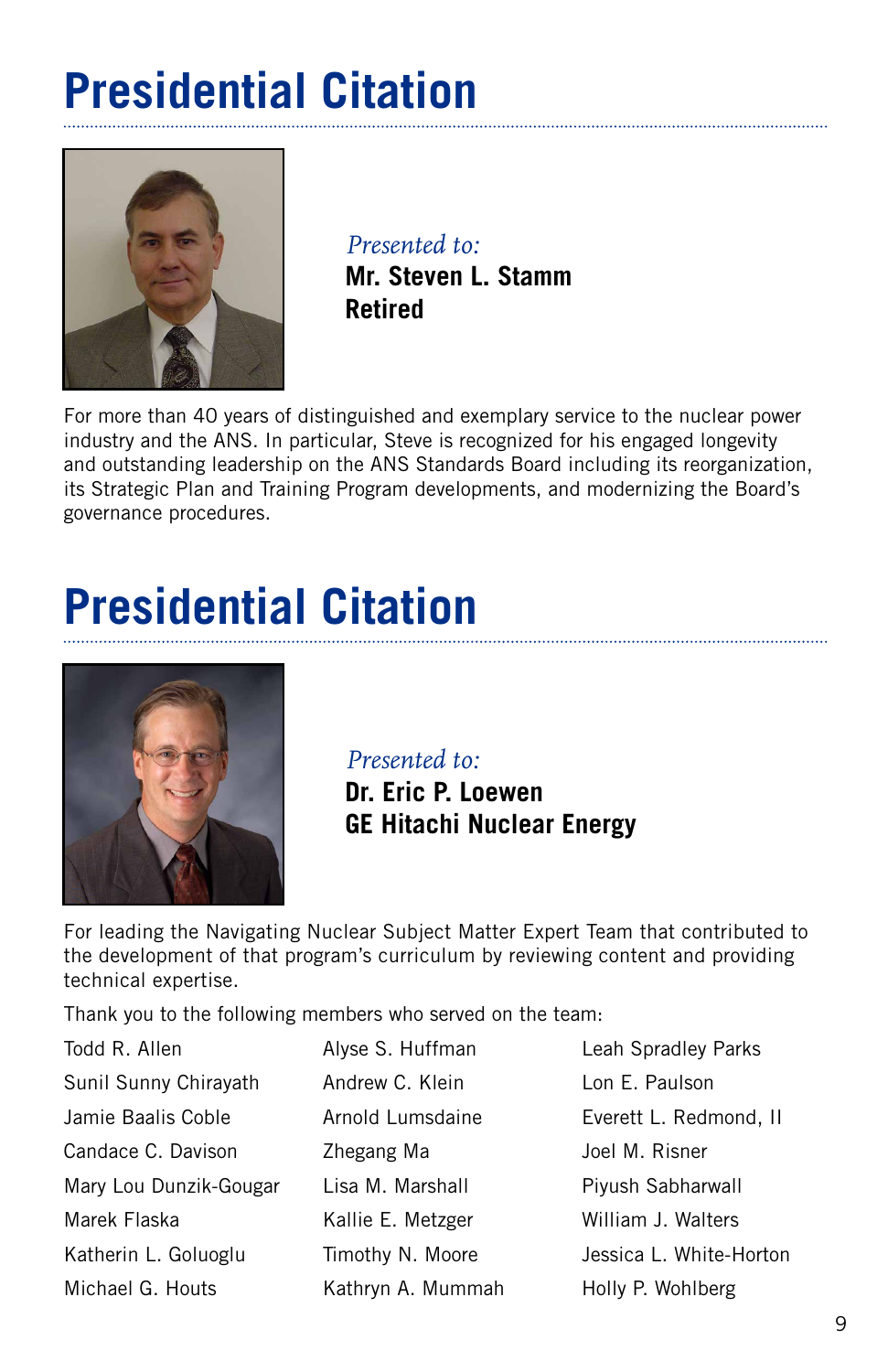# **AWARDS PRESENTED ELSEWHERE**

### **Henry DeWolf Smyth Nuclear Statesman Award**



*Presented to:* 

**Mr. Marvin S. Fertel (Retired) Nuclear Energy Institute**

For his outstanding and statesmanlike contributions to the major aspects of nuclear energy in the United States and around the world over the past 40 years including serving as President and Chief Executive Officer of the Nuclear Energy Institute, representing about 350 corporate members in 19 countries.

This award was presented at the Nuclear Energy Institute's Nuclear Energy Assembly in Washington, DC in June 2019.

# **DIVISION-ADMINISTERED AWARDS**

# **Robert L. Long Training Excellence Award (ETWDD)**



*Presented to:*

**Dr. Richard P. Coe Thomas Edison State University**

For his demonstrated commitment to sustained excellence in nuclear training and education and on-going support of the missions of ANS, IAEA and NRC.

This award was presented at the Conference on Nuclear Training and Education (CONTE 2019) in St. Augustine, FL in February 2019.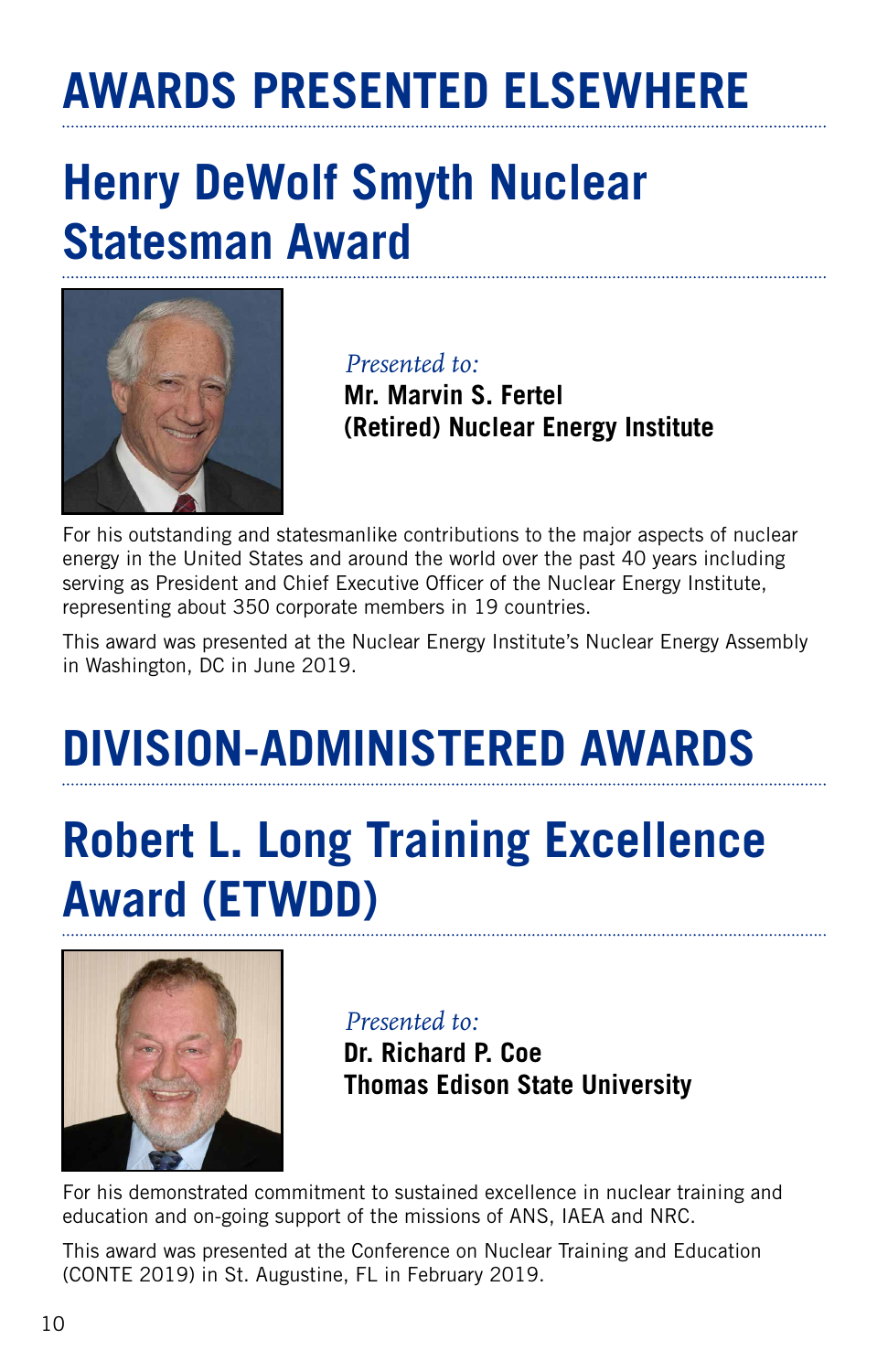### **Don Miller Nuclear Instrumentation, Control and Human-Machine Interface Technology Awards (HFICD)**



#### *Presented to:*  **Prof. Poong Hyun Seong KAIST**

In recognition of outstanding achievement in the application of Instrumentation, Control and Human-Machine Interface Technologies.

Dr. Poong Seong made significant original research contributions in reliability and risk assessment of

nuclear systems with focus on quantifying human factors in nuclear safety.



*Presented to:* **Dr. Lewis F. Hanes Consultant**

In recognition of outstanding achievement in the application of Instrumentation, Control and Human-Machine Interface Technologies.

Dr. Lewis Hanes has been a pioneer in human factors and control system design for nuclear power plants for nearly fifty years.

These awards will be presented at an HFICD function.

# **H.M. Hashemian Mid-Career Award (HFICD)**



#### *Presented to:*

#### **Dr. J. Wesley Hines University of Tennessee, Knoxville**

In recognition of outstanding mid-career contribution to Nuclear Instrumentation and Control Technologies.

For his outstanding contributions to nuclear I&C in the areas of applied artificial intelligence, surveillance and diagnostics of equipment and processes, and equipment reliability assessment.

This award will be presented at an HFICD function.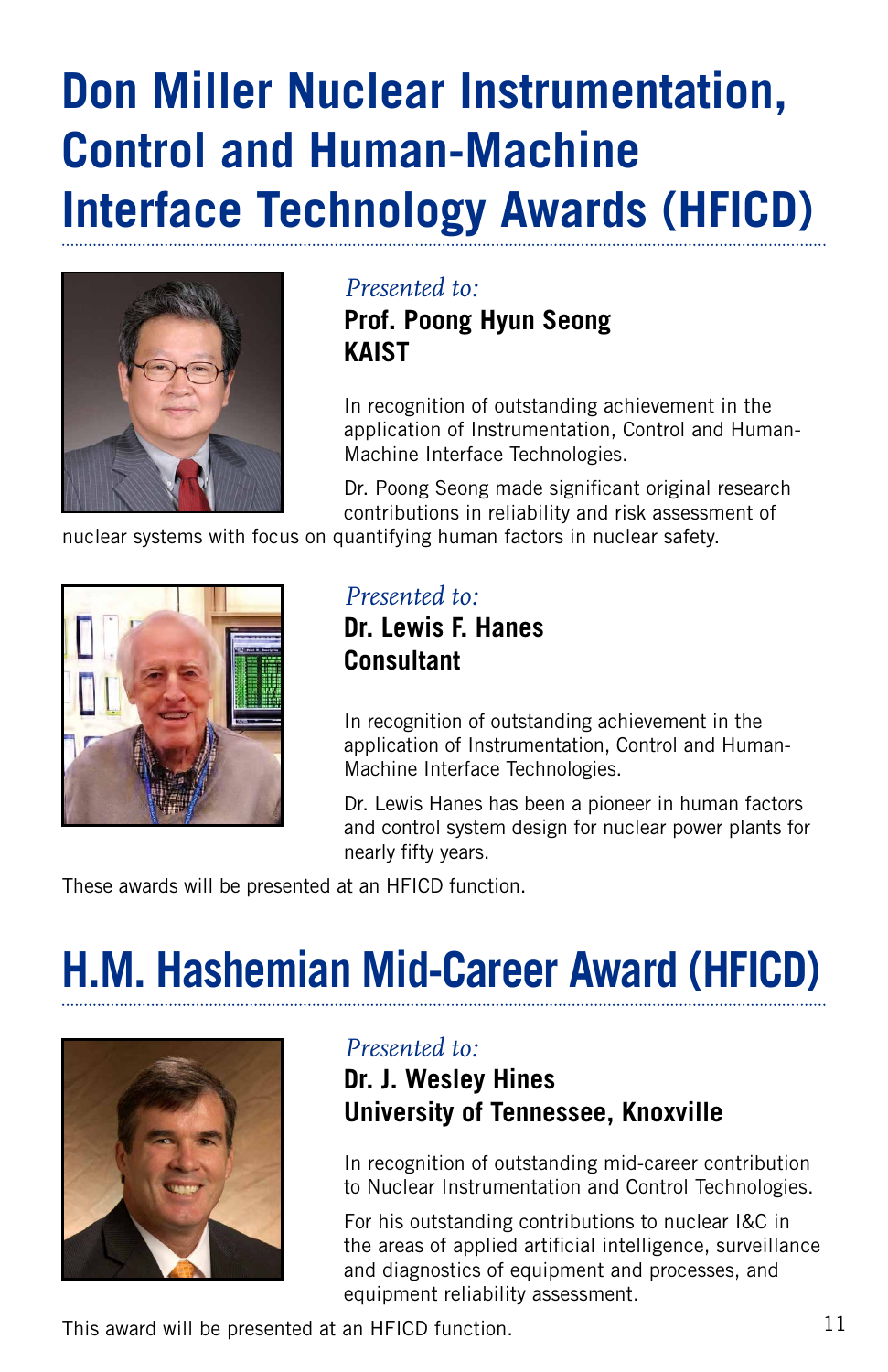# **Ted Quinn Early Career Award (HFICD)**



*Presented to:*

**Dr. Vivek Agarwal Idaho National Laboratory**

In recognition of outstanding early career contributions to Nuclear Instrumentation and Control Technologies.

Dr. Agarwal is recognized for his work as a senior research scientist at INL and his service on the ANS HFICD Executive Committee.

This award will be presented at an HFICD function.

# **Gerald C. Pomraning Award (MCD)**



*Presented to:*

**Dr. Farzad Rahnema Georgia Institute of Technology**

For seminal contributions in the development of hybrid stochastic deterministic radiation transport methods for solving reactor core, radiation detector, and radiotherapy problems through development of consistent generalized energy condensation theory; high order boundary condition perturbation methods for spatial homogenization in transport and its diffusion approximation; and internal and external boundary perturbation methods; and for his dedication to nuclear education.

This award will be presented at the M&C Topical Meeting in Portland, Oregon in August, 2019.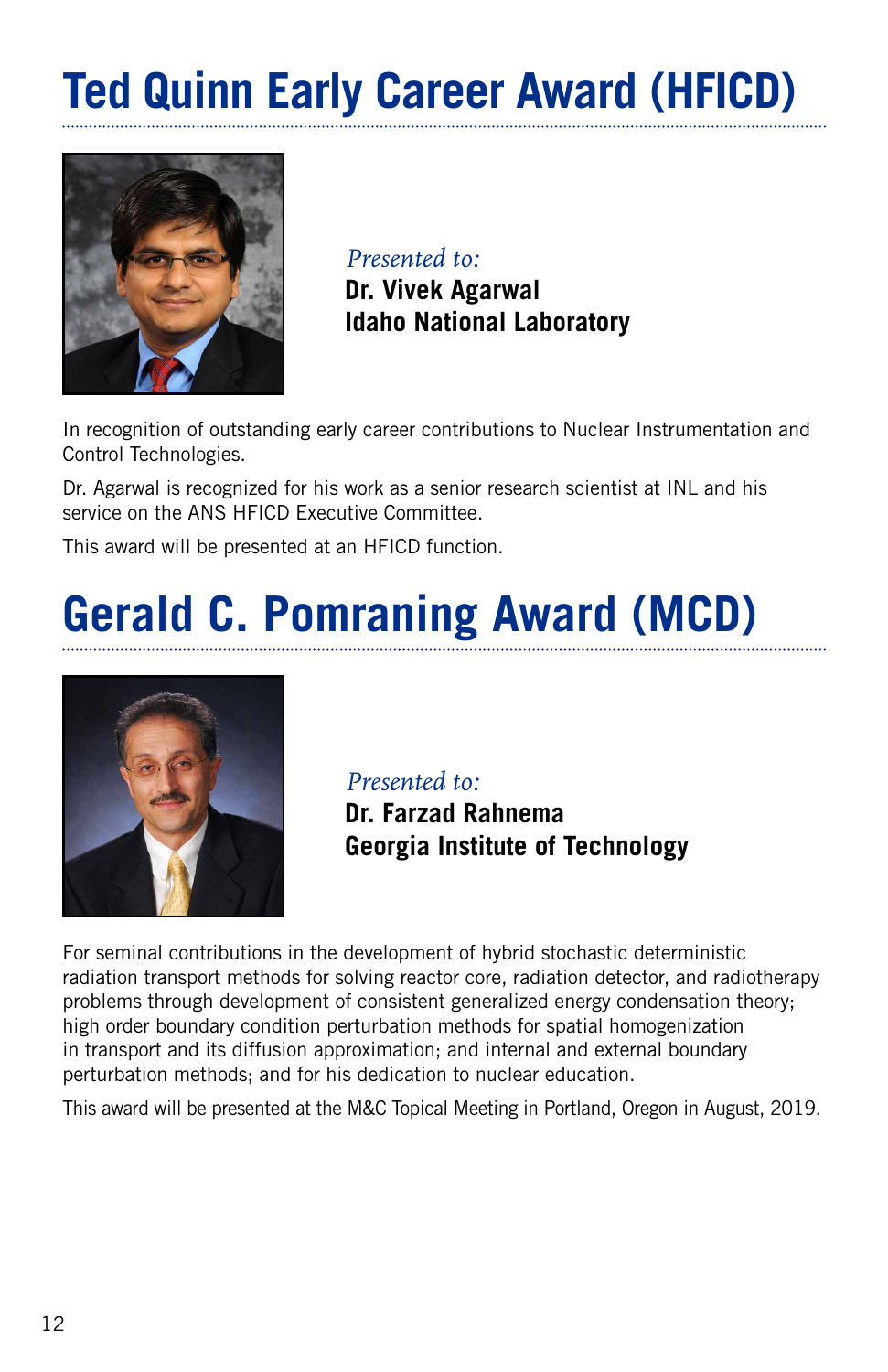### **Young Member's Research Achievement Award (MCD)**



*Presented to:*

**Dr. Ryan G. McClarren University of Notre Dame**

For his outstanding mathematical and computational contributions to the theory, simulation and application of time-dependent thermal radiation hydrodynamics in scattering and absorbing media. In particular, for his development and application of the method of spherical harmonics to time-dependent transport problems in one-and two-dimensions.

This award will be presented at the M&C Topical Meeting in Portland, Oregon in August, 2019.

# **Theos J. "Tommy" Thompson Award (NISD)**



*Presented to:* **Dr. Robert W. Youngblood Idaho National Laboratory**

In recognition of four decades of research and development in reliability, risk, and safety assessment and management for the fields of nuclear and aerospace applications.

This award was presented at the International Topical Meeting on Probabilistic Safety Assessment and Analysis (PSA 2019) in Charleston, SC in April 2019.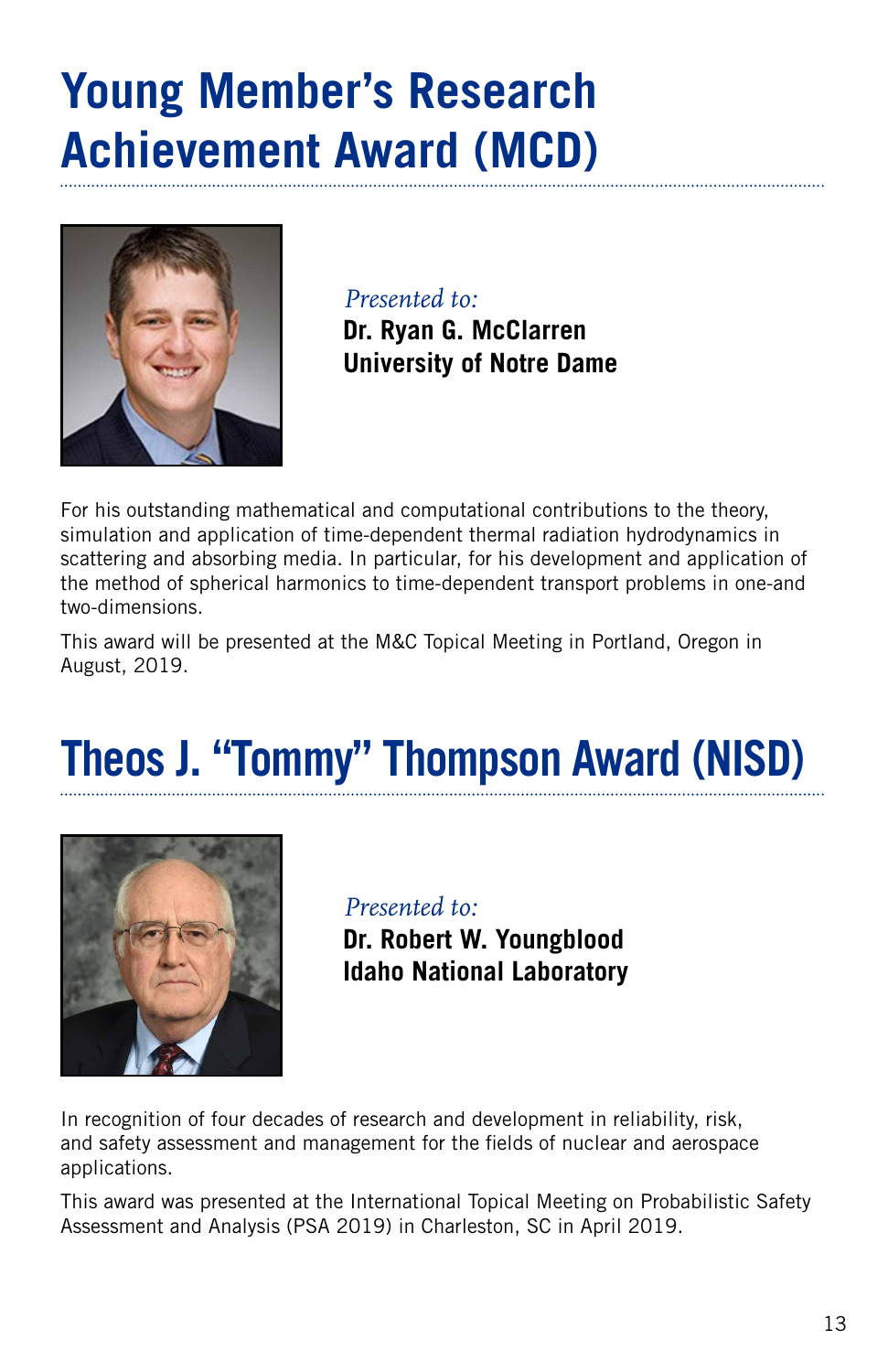# **American Nuclear Society Scholarship Award Recipients**

*ANS's Scholarship Program demonstrates our commitment to educating future professionals. The scholarships recognize the academic excellence of graduate and undergraduate students studying in a nuclear field for the 2019-2020 academic year. This year, ANS awarded \$135,000 in scholarships to 51 recipients, and supported 1 intern for the Washington Internships for Students of Engineering (WISE) Program. This is possible largely due to generous donations from ANS members, Professional Divisions, individuals, and the commitment of the ANS Board of Directors.*

#### **•UNDERGRADUATE CATEGORY• ANS Incoming Freshman**

Julia A. Elman - Washington-Lee High School (VA) Jacob M. Halpern - North Penn High School (PA) David A. Hill - Skyline High School (ID) Anthony Sauer - Williamsville East High School (NY)

#### **ANS Sophomore Undergraduate**

Hayden S. Bland - North Carolina State University Abby M. Davis - North Carolina State University Jack W. Fletcher - Missouri University of Science and **Technology** 

Thomas R. Mundy - University of Michigan, Ann Arbor

#### **ANS Undergraduate (Junior/Senior)**

Dario G. Panici - University of Illinois, Urbana-Champaign Gemma I. Strong - University of New Mexico Tyler J. Topham - University of Nevada, Las Vegas James M. Zillinger - University of Idaho

#### **Angelo F. Bisesti Memorial Scholarship**

Oliver L. Landry - Three Rivers Community College

**Joseph R. Dietrich Memorial Scholarship** Emily H. Kwapis - University of Michigan, Ann Arbor

#### **Raymond DiSalvo Memorial Scholarship**

John Masse - University of Wisconsin, Madison

#### **William R. & Mila Kimel Nuclear Engineering Scholarship**

Chelsea E. Moss - University of Tennessee, Knoxville Cesar A. Pozas - University of Florida

#### **Robert G. Lacy Memorial Scholarship**

Zachary D. Lalliss - Utah State University

**John R. Lamarsh Memorial Scholarship** Noah M. Higgins - North Carolina State University

**Robert T. (Bob) Liner Memorial Scholarship** Erica L. Irwin - University of Tennessee, Knoxville

**Hans P. Loewen Memorial Scholarship** Madison S. Ratner - University of Tennessee, Knoxville

#### **Accelerator Applications Division Scholarship**

Charles M. McSwain - University of Tennessee, Knoxville

#### **Decommissioning and Environmental Sciences Division Undergraduate Scholarship** William A. Welch - University of California, Berkeley

#### **ANS Joseph Naser HFIC Division Undergraduate Scholarship**

Joseph D. Lorenzetti - University of Michigan, Ann Arbor

#### **Operations and Power Division Scholarship**

River P. Bennett - Arizona State University Matthew P. Clark - Rensselaer Polytechnic Institute

#### **Fusion Energy Division Dr. Kenneth R. Schultz Undergraduate Scholarship**

Conor J. Perks - North Carolina State University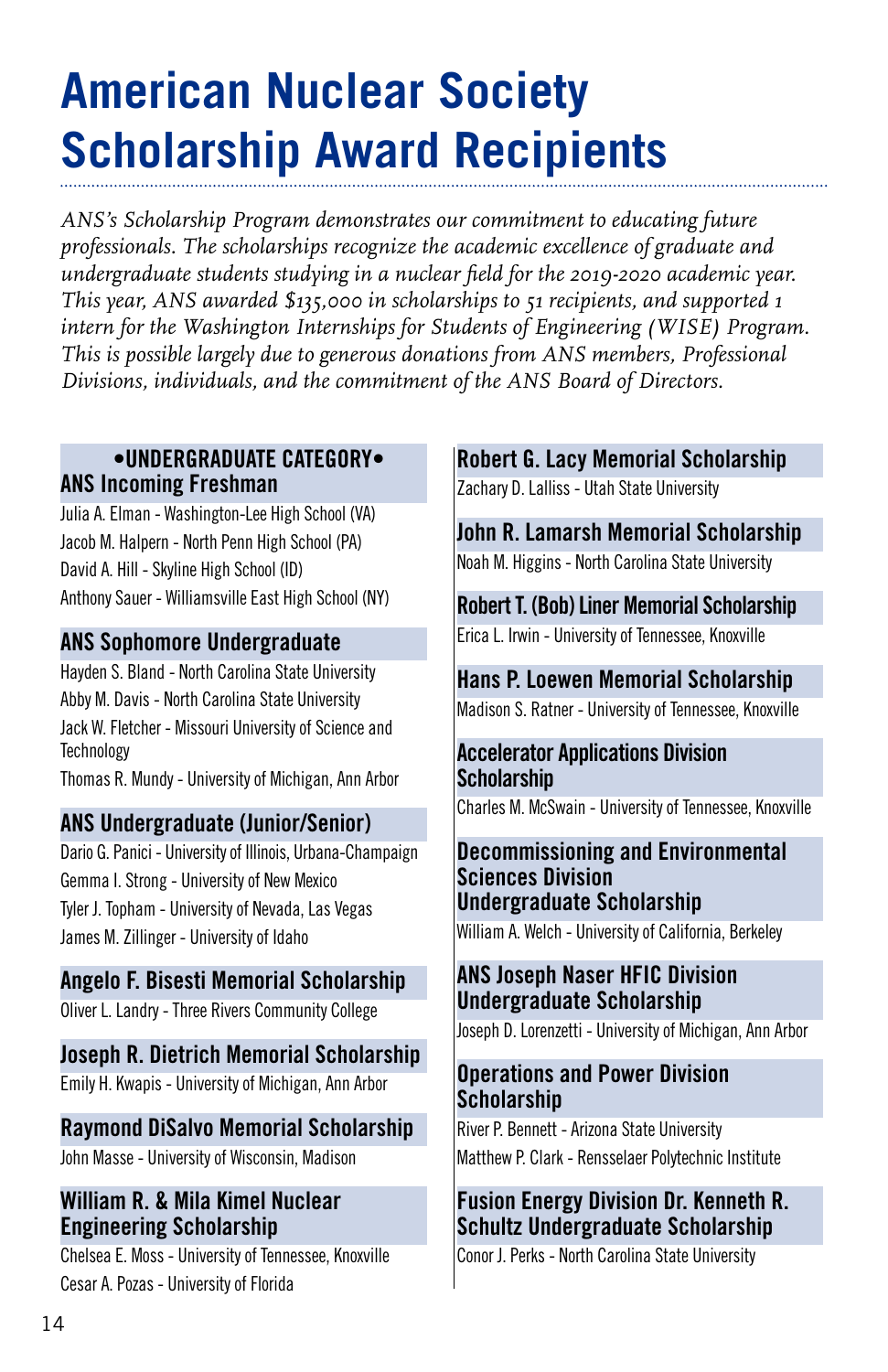# **American Nuclear Society Scholarship Award Recipients**

#### **Rudy Stamm'ler Undergraduate Reactor Physics Scholarship**

Jonathan Crozier - North Carolina State University

**Charles (Tommy) Thomas Memorial Scholarship** Ashley A. Goluoglu - University of Tennessee, Knoxville

#### **•GRADUATE CATEGORY•**

Adam Darr - Purdue University Michael Y. Hua - University of Michigan, Ann Arbor Christopher T. Keckler - University of California, Berkeley Fan Zhang - University of Tennessee, Knoxville

**Everitt P. Blizard Graduate Scholarship** Robert L. Olsen - Oregon State University

**Robert A. Dannels Memorial Scholarship** Kalin R. Kiesling - University of Wisconsin, Madison

**Verne R. Dapp Memorial Scholarship** Thomas H. Folk - North Carolina State University

**Decommissioning & Environmental Sciences Division Graduate Scholarship** Brian S. Casel - Massachusetts Institute of Technology

**Ely M. Gelbard Graduate Scholarship** Colby Sorrell - North Carolina State University

**Alan F. Henry/Paul A. Greebler Memorial Scholarship**

Ryan Stewart - Oregon State University

**Saul Levine Memorial Scholarship** Roxanne Z. Pinsky - University of Michigan, Ann Arbor

**Michael J. Lineberry Graduate Scholarship** Samuel J. Cope - North Carolina State University

**Nuclear Criticality Safety Pioneers Scholarship** Not awarded

#### **Fuel Cycle & Waste Management Division John D. Randall Scholarship**

Hunter B. Andrews - Virginia Commonwealth University

#### **James F. Schumar Scholarship**

Sobhan Patnaik - University of South Carolina

#### **Robert E. Uhrig Graduate Scholarship**

John P. Peterson - University of Idaho

#### **Vogt Radiochemistry Scholarship** Not awarded

#### **• NEED Scholarships • John and Muriel Landis Scholarships**

Anshuman Chaube - University of Illinois, Urbana-Champaign Catalin A. Harabagiu - Purdue University Andrei Rykhlevskii - University of Illinois, Urbana-Champaign John C. Wagner - University of Tennessee, Knoxville

#### **• Community College/Trade School Scholarship • Kent Hamlin Memorial Scholarship**

Zachary T. Deziel - Three Rivers Community College James F. Taylor - Lakeland Community College

#### **• Local Section Scholarships • Pittsburgh Local Section Graduate Scholarship**

Miriam A. Kreher - Massachusetts Institute of Technology

#### **Pittsburgh Local Section Undergraduate Scholarship**

Alexander S. Baikovitz - Carnegie Mellon University

#### **Washington, DC Local Section Undergraduate Scholarship**

John P. Lathrop - University of Maryland, College Park

**Washington Internships for Students of Engineering (WISE) • •**

Margaret Jones - Kansas State University